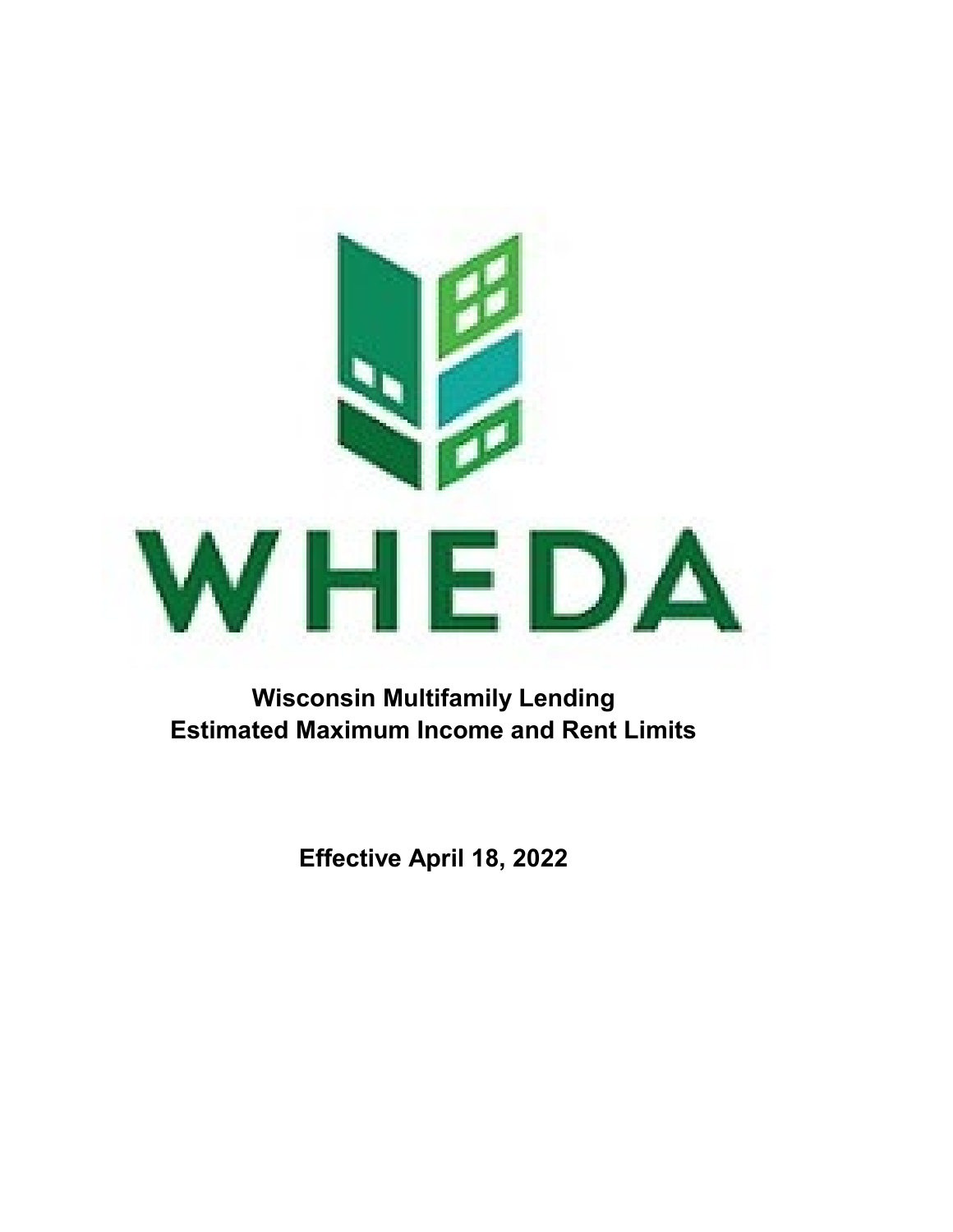| WISCONSIN MULTIFAMILY LENDING                                                           |
|-----------------------------------------------------------------------------------------|
| Estimated Maximum Family Income Limts at 80% of HUD Estimated 2022 County Median Income |
| Effective April 18, 2022                                                                |

| <b>FAMILY SIZE:</b><br>COUNTY: | <b>ONE</b> | <b>TWO</b> | <b>THREE</b> | <b>FOUR</b> | <b>FIVE</b> | <b>SIX</b> | <b>SEVEN</b> | <b>EIGHT</b> | <b>NINE</b> |
|--------------------------------|------------|------------|--------------|-------------|-------------|------------|--------------|--------------|-------------|
| <b>Brown</b>                   | 50,550     | 57,750     | 64,950       | 72,150      | 77,950      | 83,700     | 89,500       | 95,250       | 101,000     |
| Calumet                        | 53,600     | 61,250     | 68,900       | 76,550      | 82,700      | 88,800     | 94,950       | 101,050      | 107,150     |
| Chippewa                       | 50,150     | 57,300     | 64,450       | 71,600      | 77,350      | 83,100     | 88,800       | 94,550       | 100,250     |
| Columbia                       | 51,800     | 59,200     | 66,600       | 74,000      | 79,950      | 85,850     | 91,800       | 97,700       | 103,600     |
| Dane                           | 62,600     | 71,550     | 80,500       | 89,400      | 96,600      | 103,750    | 110,900      | 118,050      | 125,150     |
| Dodge                          | 45,650     | 52,200     | 58,700       | 65,200      | 70,450      | 75,650     | 80,850       | 86,100       | 91,300      |
| Door                           | 46,100     | 52,700     | 59,300       | 65,850      | 71,150      | 76,400     | 81,700       | 86,950       | 92,200      |
| Douglas                        | 47,800     | 54,600     | 61,450       | 68,250      | 73,750      | 79,200     | 84,650       | 90,100       | 95,550      |
| Dunn                           | 46,000     | 52,600     | 59,150       | 65,700      | 71,000      | 76,250     | 81,500       | 86,750       | 92,000      |
| Eau Claire                     | 50,150     | 57,300     | 64,450       | 71,600      | 77,350      | 83,100     | 88,800       | 94,550       | 100,250     |
| Fond du Lac                    | 47,150     | 53,900     | 60,650       | 67,350      | 72,750      | 78,150     | 83,550       | 88,950       | 94,300      |
| Grant                          | 45,000     | 51,400     | 57,850       | 64,250      | 69,400      | 74,550     | 79,700       | 84,850       | 89,950      |
| Green                          | 49,750     | 56,850     | 63,950       | 71,050      | 76,750      | 82,450     | 88,150       | 93,800       | 99,450      |
| Green Lake                     | 45,000     | 51,400     | 57,850       | 64,250      | 69,400      | 74,550     | 79,700       | 84,850       | 89,950      |
| lowa                           | 50,700     | 57,950     | 65,200       | 72,400      | 78,200      | 84,000     | 89,800       | 95,600       | 101,350     |
| Jefferson                      | 49,350     | 56,400     | 63,450       | 70,500      | 76,150      | 81,800     | 87,450       | 93,100       | 98,700      |
| Kenosha                        | 50,150     | 57,300     | 64,450       | 71,600      | 77,350      | 83,100     | 88,800       | 94,550       | 100,250     |
| Kewaunee                       | 50,550     | 57,750     | 64,950       | 72,150      | 77,950      | 83,700     | 89,500       | 95,250       | 101,000     |
| La Crosse                      | 50,500     | 57,700     | 64,900       | 72,100      | 77,900      | 83,650     | 89,450       | 95,200       | 100,950     |
| Lincoln                        | 45,650     | 52,200     | 58,700       | 65,200      | 70,450      | 75,650     | 80,850       | 86,100       | 91,300      |
| Manitowoc                      | 45,200     | 51,650     | 58,100       | 64,550      | 69,750      | 74,900     | 80,050       | 85,250       | 90,350      |
| Marathon                       | 49,100     | 56,100     | 63,100       | 70,100      | 75,750      | 81,350     | 86,950       | 92,550       | 98,150      |
| Milwaukee                      | 52,850     | 60,400     | 67,950       | 75,500      | 81,550      | 87,600     | 93,650       | 99,700       | 105,700     |
| Monroe                         | 45,650     | 52,200     | 58,700       | 65,200      | 70,450      | 75,650     | 80,850       | 86,100       | 91,300      |
| Oconto                         | 45,000     | 51,400     | 57,850       | 64,250      | 69,400      | 74,550     | 79,700       | 84,850       | 89,950      |
| Oneida                         | 45,350     | 51,800     | 58,300       | 64,750      | 69,950      | 75,150     | 80,300       | 85,500       | 90,650      |
| Outagamie                      | 53,600     | 61,250     | 68,900       | 76,550      | 82,700      | 88,800     | 94,950       | 101,050      | 107,150     |
| Ozaukee                        | 52,850     | 60,400     | 67,950       | 75,500      | 81,550      | 87,600     | 93,650       | 99,700       | 105,700     |
| Pepin                          | 45,550     | 52,050     | 58,550       | 65,050      | 70,300      | 75,500     | 80,700       | 85,900       | 91,050      |
| Pierce                         | 62,600     | 71,550     | 80,500       | 89,400      | 96,600      | 103,750    | 110,900      | 118,050      | 125,150     |
| Polk                           | 45,000     | 51,400     | 57,850       | 64,250      | 69,400      | 74,550     | 79,700       | 84,850       | 89,950      |
| Portage                        | 50,350     | 57,550     | 64,750       | 71,900      | 77,700      | 83,450     | 89,200       | 94,950       | 100,650     |
| Racine                         | 48,350     | 55,250     | 62,150       | 69,050      | 74,600      | 80,100     | 85,650       | 91,150       | 96,650      |
| Rock                           | 45,650     | 52,200     | 58,700       | 65,200      | 70,450      | 75,650     | 80,850       | 86,100       | 91,300      |
| St. Croix                      | 62,600     | 71,550     | 80,500       | 89,400      | 96,600      | 103,750    | 110,900      | 118,050      | 125,150     |
| Sauk                           | 46,050     | 52,600     | 59,200       | 65,750      | 71,050      | 76,300     | 81,550       | 86,800       | 92,050      |
| Sheboygan                      | 47,400     | 54,200     | 60,950       | 67,700      | 73,150      | 78,550     | 83,950       | 89,400       | 94,800      |
| Trempealeau                    | 45,650     | 52,200     | 58,700       | 65,200      | 70,450      | 75,650     | 80,850       | 86,100       | 91,300      |
| Walworth                       | 49,300     | 56,350     | 63,400       | 70,400      | 76,050      | 81,700     | 87,300       | 92,950       | 98,550      |
| Washington                     | 52,850     | 60,400     | 67,950       | 75,500      | 81,550      | 87,600     | 93,650       | 99,700       | 105,700     |
| Waukesha                       | 52,850     | 60,400     | 67,950       | 75,500      | 81,550      | 87,600     | 93,650       | 99,700       | 105,700     |
| Waupaca                        | 45,650     | 52,200     | 58,700       | 65,200      | 70,450      | 75,650     | 80,850       | 86,100       | 91,300      |
| Winnebago                      | 47,600     | 54,400     | 61,200       | 68,000      | 73,450      | 78,900     | 84,350       | 89,800       | 95,200      |
| Wood                           | 45,000     | 51,400     | 57,850       | 64,250      | 69,400      | 74,550     | 79,700       | 84,850       | 89,950      |

Income limits for the counties listed below are based on the 2022 Median Family Income for the Nonmetropolitan portions of the state.

Adams Ashland Barron Bayfield Buffalo Burnett Clark Crawford Florence Forest Iron Jackson Juneau Lafayette Langlade Marinette Marquette Menominee Price Richland Rusk Sawyer Shawano Taylor Vernon Vilas Washburn Waushara

| FAMILY SIZE: | ONE.   | TWO    | THREE FOUR |        | <b>FIVE</b> | <b>SIX</b> | <b>SFVFN</b> | FIGHT            | <b>NINE</b> |
|--------------|--------|--------|------------|--------|-------------|------------|--------------|------------------|-------------|
| Income:      | 45.000 | 51.400 | 57.850     | 64.250 | 69.400      | 74.550     | 79.700       | 84.850           | 89.950      |
|              |        |        |            |        |             |            |              | WHEDA - 04/20/22 |             |